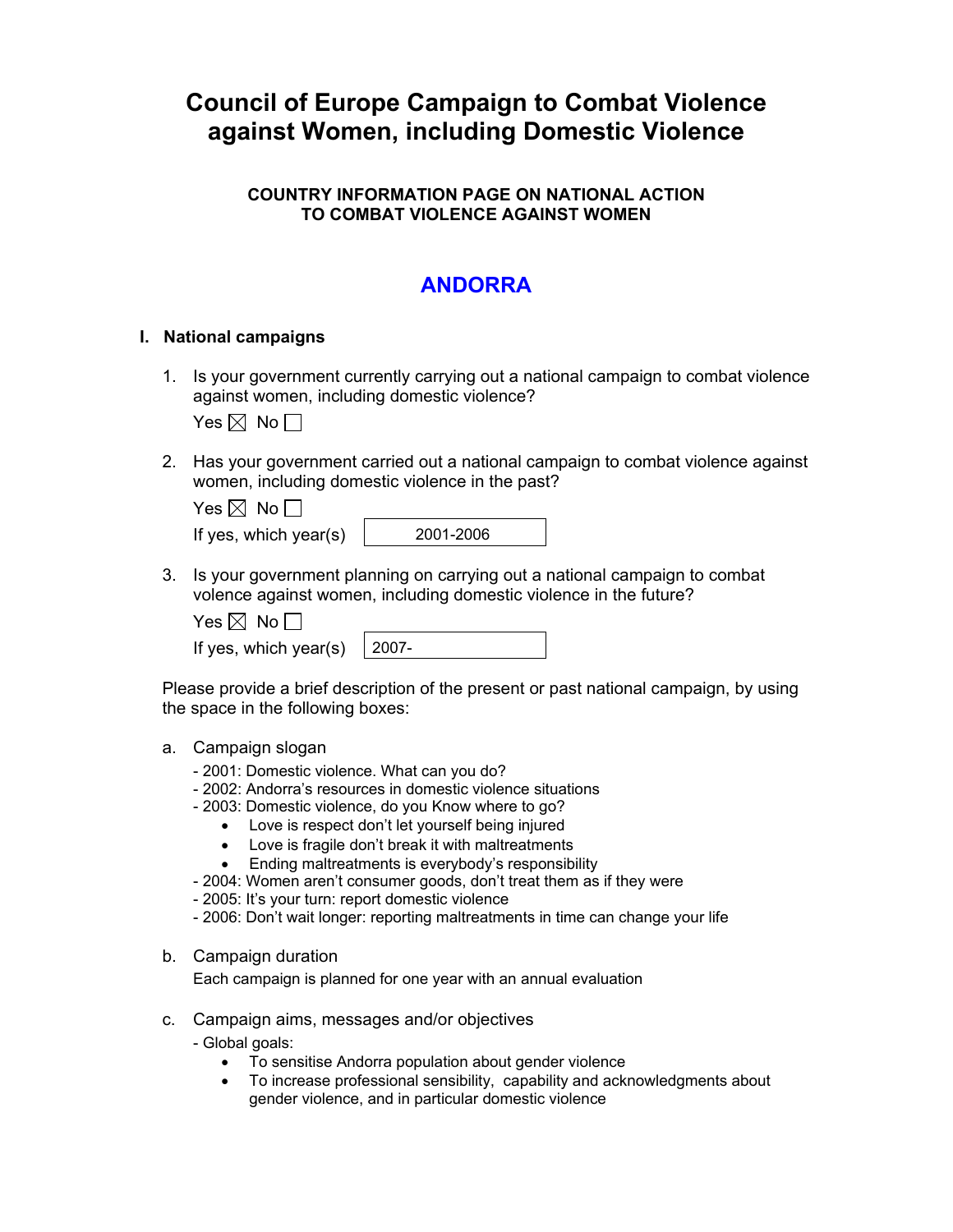- Specific goals:

- to promote social values based in tolerance 0 towards gender violence
- to inform population in general and victims in particular about professional aid, help resources and how to get them
- to increase diffusion of the information about the problematic about domestic violence, in particular, breaking social stereotypes and myths.

to increase the reports and formal complaints of domestic violence situations to the police and to the justice.

d. Expected or achieved results

- 95% of Andorran population thinks that different types of domestic violence are unacceptable ( Social observatory of the Andorran Studies Institute, second semester 2006)

- 2000 teenagers (15-16 years old) have participated in workshops of prevention of abusive conducts based on the ground of gender

- 390 professionals who deal with women victims of domestic violence ( teachers, lawyers, medical professionals, social workers, police and members of the NGO's) have been trained for these years. Currently the whole of the police agents are participating in a training.

- 115 interdisciplinary professionals have participated in the development of the first Pyrenees seminar fighting against gender violence

- In 2004, translation into catalan of Rec(2002)5 of the Committee of Ministers to member states on the protection of women against violence and its Explanatory Memorandum and diffusion of 2500 copies addressed to schools, public libraries, the 7 comuns (city halls), the police, professional collectives involved, women's associations, the national parliament

- Diffusion of information material about domestic violence addressed to schools, hospital, primary attention centres, lawyers, police, law officials, comuns (city halls), commercial centres and places with a high feminised tax of workers.

- 2001: 15000 informative diptychs for the commemoration of  $25<sup>th</sup>$  November
- 2002: 14000 resources guides addressed to population, 1100 manuals of good practices addressed to professional collectives involved and first time development of the white ribbon campaign in Andorra.
- 2003: 12500 informative and sensitising diptychs with indicators to recognize domestic violence situations and 10000 book markers
- 2004: 2500 copies of Rec(2002)5
- 2005: TV spot and 50000 pocket calendars with information of help resources
- 2006: 50000 diptychs with information of the new interdisciplinary professional team specialized on gender violence (EAID) and 500 fashion bags for teen's with information of the EAID and 1000 box for pens and pencils with the information of the EAID and a calendar of the year 2007

Each campaign has its own poster with the slogan and the image of the campaign.

e. Campaign website address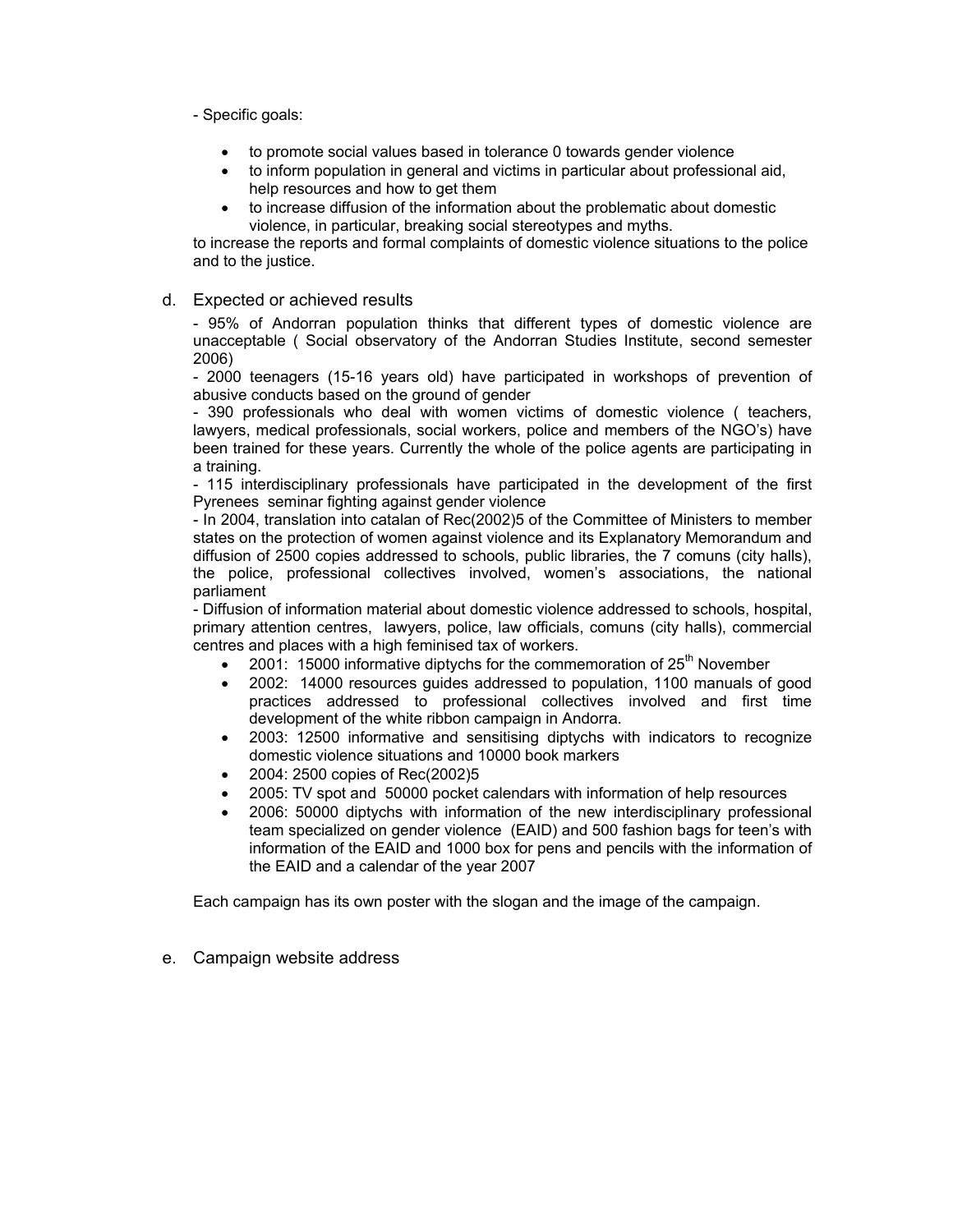## **II. National Plan of Action**

1. Has your government adopted a national plan of action to combat violence against women, including domestic violence?

| es I⊠l | N٥ |  |
|--------|----|--|
|--------|----|--|

|  | If yes, which year |  |
|--|--------------------|--|
|  |                    |  |

2001 ( a plan of action based on domestic violence)

2. Is your government currently implementing a national plan of action to combat violence against women, including domestic violence?

| $\mathsf{res}\boxtimes\mathsf{\ }N$ o |  |  |
|---------------------------------------|--|--|
|---------------------------------------|--|--|

3. Has your government implemented a national plan of action to combat violence against women, including domestic violence in the past?

|  | Yes $\boxtimes$ No $\Box$ |  |  |  |  |
|--|---------------------------|--|--|--|--|
|  |                           |  |  |  |  |

| If yes, which year(s) | $\mid$ 2001-2004 |
|-----------------------|------------------|
|-----------------------|------------------|

4. Is your government planning on implementing a national plan or action to combat violence against women, including domestic violence in the future?

| Yes $\boxtimes$ No $\Box$ |  |
|---------------------------|--|
| If yes, which year(s)     |  |

005-2008

Please provide a brief description of the national plan of action, by using the space in the following boxes:

- a. Aims, activities and expected or achieved results of the national plan of action - Global Goals:
	- To promote actuations addressed to foment equal opportunities between women and men
	- To fight against domestic violence, understood as an obstacle for the compliment of the facto of the women's rights and for the women's autonomy

- Specific Goals:

- To facilitate an integral attention to women victims of domestic violence, by means of the effective compliment of PAVD, guarantying an effective interinstitucional coordination and the reviewing of the professional interventions and the proceedings.
- To impulse supporting measures, such as: psychological, social, economical, legal guidance, labour environment or housing, addressed to recuperation processes of women victims of domestic violence
- To promote sensitising actuations and the diffusion of the information about domestic violence problematic, addressed to the whole of the Andorran population and to the professional collectives.
- To analyse domestic violence reality in the country by the means of an standardised way of collecting data used by all the social agents involved in the attention of the problematic
- To offer safe resources of housing and familial coexistence for victims of domestic violence and their children, whose personal and familial resources aren't enough to face up to the situation
- b. Duration of the national plan of action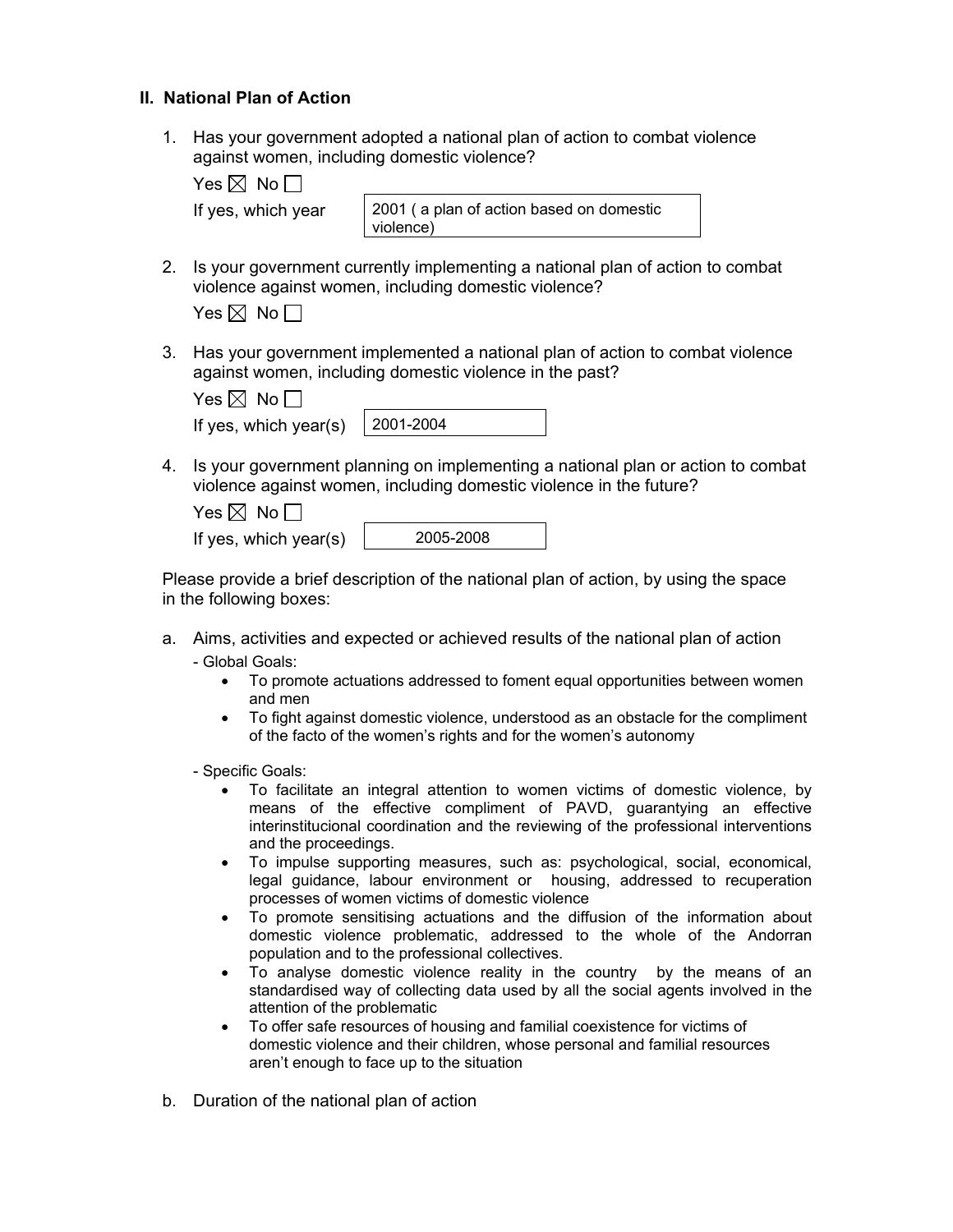c. National Plan of Action website address

#### **III. National Task Force/inter-agency working group to combat violence against women, including domestic violence**

a. Has your government set up a national Task Force or inter-agency working group to combat violence against women, including domestic violence?

Yes  $\boxtimes$  No  $\Box$ 

b. If yes, please provide a brief description of this body, including its composition, mandate, duration and expected results

In June 2001 the Minister of Health and Welfare and the Minister of Justice and Home Affairs signed the Protocol for Action in Cases of Domestic Violence (PAVD) as an instrument for coordinating and procedure in the various actions of agents involved in the problem so as to give effective replies to the phenomenon of domestic violence in Andorra.

Two further phases were planned to implement this Protocol:

Phase II (at present under consolidation) focused on:

**1. The incorporation in the process of new institutions.** In this second phase the Colleges of Lawyers, Psychologists and Nurses and Midwives of Andorra were incorporated.

The introduction of new agents (bodies, institutions, social agents) able to work and improve prevention, detection and intervention in cases of domestic violence was determined by the work groups (described below).

The **PAVD work groups** were set up: health, psychosocial and police groups, which aim to offer a space for reflection and in depth study of the specific subjects in each sphere for intervention. The main objectives of the setting up of the work groups were to enhance mutual acquaintance and favor the coordination of the professionals involved; to formulate the proposals for improvement in the Protocol and also to enable information on their progress to be shared. A work group was set up for each type of intervention defined in the Protocol and meets once every two months.

The **PAVD Follow up Commission** was also set up and comprises at least one representative from each sphere of intervention and was chaired by the Secretary of State for the Family. It aims at being a space for following up, decision-making and evaluation of the working of the Protocol and at the same time it was planned for it to be an instrument for collecting information, detecting new needs and proposals for changes and improvements bearing in mind the work, contributions and reflections of each work group.

The members of this Commission were: the Secretary of State for the Family, the Secretary of State for Welfare, the Director of the Police Force, the Director General of SAAS (Andorran Health Care Services), the Head of the Legal and Forensic Medicine Service, the President of the College of Doctors of Andorra, the Dean of the College of